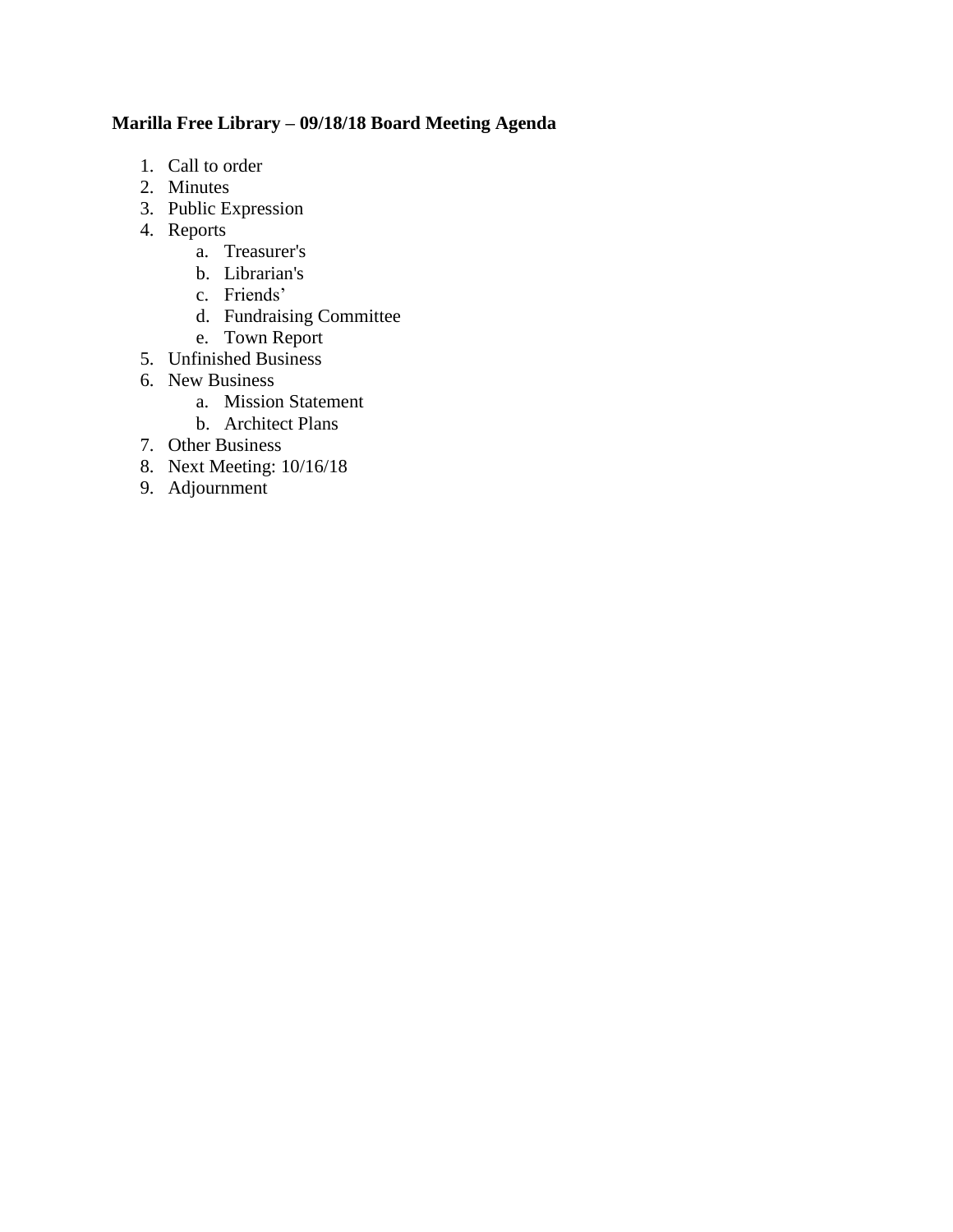# **Marilla Free Library – 09/18/18 Board Meeting Minutes**

- **1. Call to order** 6:38pm. *In attendance*: Shannon Thompson, Kristen Matthews, Martha Mummery, Marsha Wingate, Judy Farmer and Joanne Goellner. *Excused:* Rachelle Walker.
- 2. **Minutes -** August meeting minutes approved as written. *1 st motion from Marty Mummery, 2nd by: Marsha Wingate. All in favor with none opposed.*
- **3. Public Expression –** No public expression.
- **4. Reports**
	- **a. Treasurer's -** *(for full account details including all transactions and balances, see the Treasurer's Report on file at the library)* Marsha updated the board regarding August's finances and account transactions. *A motion was made by Judy Farmer and 2nd by Joanne Goellner to approve the Treasurer's Report as presented. All in favor with none opposed.*
	- **b. Librarian's -** (*see Librarian Report below for complete details)*
		- **1.** Circulation was down by 7 for the month but up by 56 for the year. Computer use was down for the month/year but laptop use was up for both month/year.
		- **2.** Summer programs ended successfully. Many had high registration/attendance: Independent Reading Club-71, Story Hour-Mondays-39, Mr. No the Balloon Guy-26.
		- **3.** Assembly grant update: the final report was completed and mailed.
		- **4.** NYS Sales Tax Filed for Discard Sale \$44.55
		- **5.** Shannon updated the board regarding the tree that the caretakers had concerns over. Schmidt Tree Service inspected the tree and reported that it was not ill but needed a little clean up. Schmidt did recommend that the library cut a limb from a different tree near the library walkway that curves toward the building and could cause issues in the future. The cost would be \$1500. The library board viewed the trees in question. *A motion was made to go with Schmidt Tree Service for necessary tree maintenance regarding the clean up of one tree and the cutting of a limb from another. 1 st by Judy Farmer, 2nd by Marty Mummery. All in favor with none opposed.*
		- **6.** Shannon presented the board with receipts for summer program supplies, end of summer party supplies and young adult prizes. *A motion was made to reimburse Shannon \$234.18 for program supplies and prizes. 1st Marty Mummery, 2nd Judy Farmer. All in favor with none opposed.*
	- **c. Friends'** no meeting was held last month. October 1<sup>st</sup> is the last day to drop off books for their book sale.
	- **d. Fundraising Committee –** The FC has not met. They are looking into setting up a meeting and acquiring more members.
	- **e. Town Report –** Bonnie Waterman was unable to attend the board meeting.
- **5. Unfinished Business –** None
- **6. New Business**
	- **a. Mission Statement –** the board viewed the current Marilla Free Library mission statement as well as samples from other libraries including the BECPL. After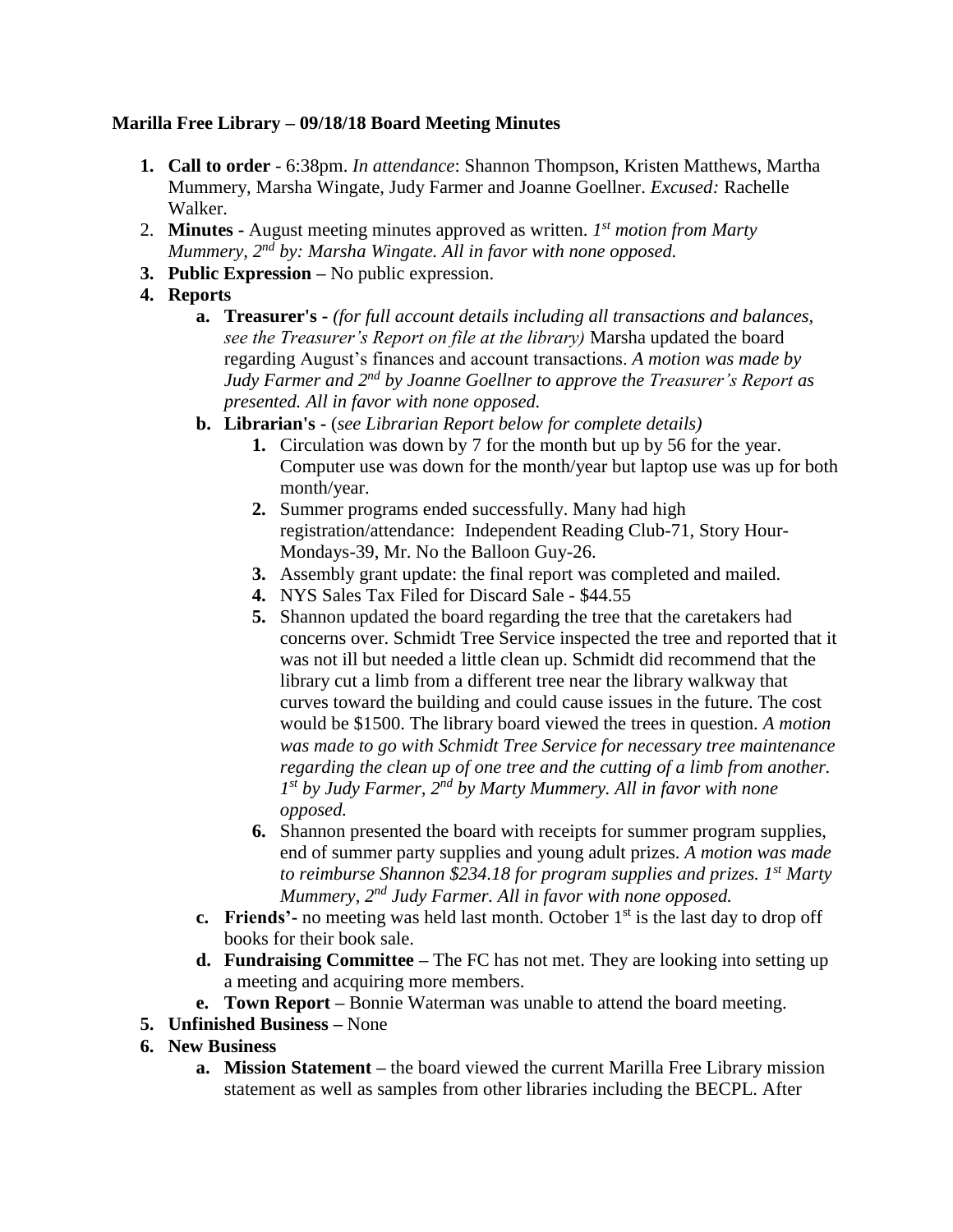discussion, it was decided that the board would return to October's meeting with concepts/ideas to update the library's mission.

- **b. Architect Plans –** Shannon presented the board with the architect plans for the capital project. Revisions and additional ideas were discussed.
- **7. Other Business –** Kristen updated the board on some of the specifics regarding the Ralph Wilson Grant as well as examples of other groups who have received funding. She shared some of the requirements that the library must fulfill to comply with application procedures.
- **8. Next Meeting: 10/23/18 @ 6pm** (changed from the agenda to accommodate board members)
- **9. Adjournment -** *A motion was made by Joanne Goellner to adjourn the meeting at 8:15pm. Judy Farmer made a second motion. All in favor with none opposed.*

**Minutes respectfully submitted, October 1, 2018, by Joanne Goellner, secretary.**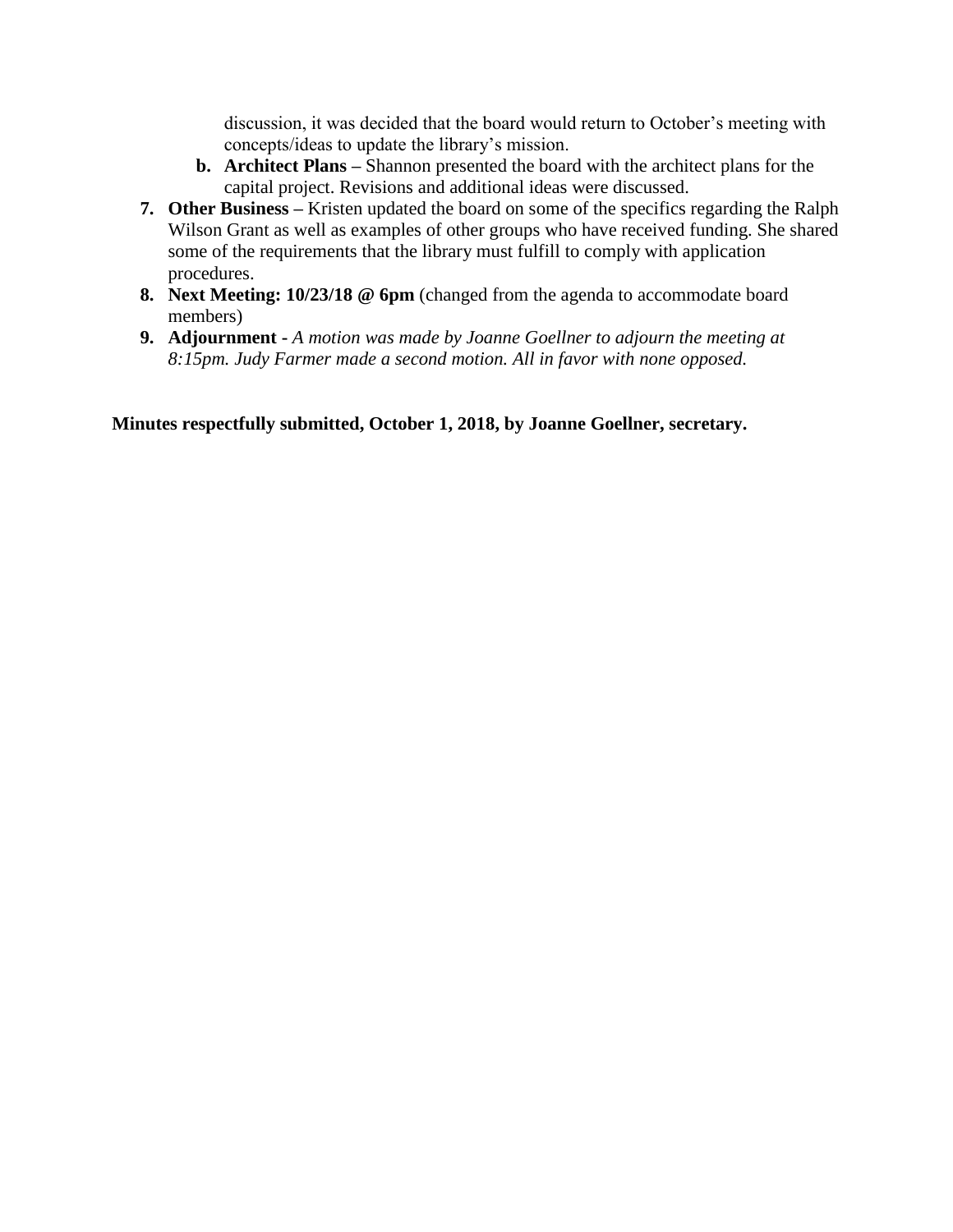# **Librarians Report -** September 18, 2018

# *Operating Budget*

#### *Receipts*

August Receipts: \$ 347.25 **Receipts** year to date: \$ 3,071.41 This represents fine/copy/print revenue. This year our revenue commitment is \$4,462.

# *Expenditures*

August: \$ 392.36 **Expenditures** year to date: \$2,558.54. This year our expenditure allotment is \$5,200.

# *Circulation*

August was 3,437. This was down by 7 or -0.2% Year to date is 26,427. This is up by 56 or 0.2%

# *Computer Use*

August was 91. This was down by 40 or -30.5% Year to date is 745. This is down by 82 or -9.9%

# *Laptop Use*

August was 11. This was up by 6 Year to date is 43. This is up by 17

#### *Wireless Usage*

August was 133. This was down by 9 or -6.3% Year to date is 955. This is down by 61 or -6%

#### *Patron Count*

August was 1,747. This was down by 390 or -18.2% Year to date is 12,198. This is down by 860 or -6.6%

Statistical Information comparing the Marilla Free Library to other libraries can be found at [www.buffalolib.org/aboutthelibrary/statistics/index.asp](http://www.buffalolib.org/aboutthelibrary/statistics/index.asp)

#### *Summer Programs 2018*

- Independent Reading Club **71 Registered**
- Story Hour Mondays at 10:30 am for ages 3-5 (39 Attended)
- **•** Lego Club Thurs., August 16<sup>th</sup> at 6:00 pm (5 Attended)
- **Mr. No the Balloon Guy** End of Summer Party Wed., August 15<sup>th</sup> (26 Attended)
- **Rocking with Pete the Cat –** Thurs., August 9<sup>th</sup> at 6:30 pm (12 Attended)

#### **Fall Programs**

- Lego Club Thursday, September 20<sup>th</sup> at 6:00 pm for ages 5 and up
- **Story Hour with Ms. Shannon –** Mondays at 10:30 am starting October 1<sup>st</sup> November 26<sup>th</sup> for ages 3-5
- **Spooky Magic** with Cris Johnson Saturday, October 20<sup>th</sup> at 1:00 pm All Ages [\$275]
- **Dragons and Unicorns –** Thursday, October 25<sup>th</sup> at 6:00 pm for ages 3-6 (Central)